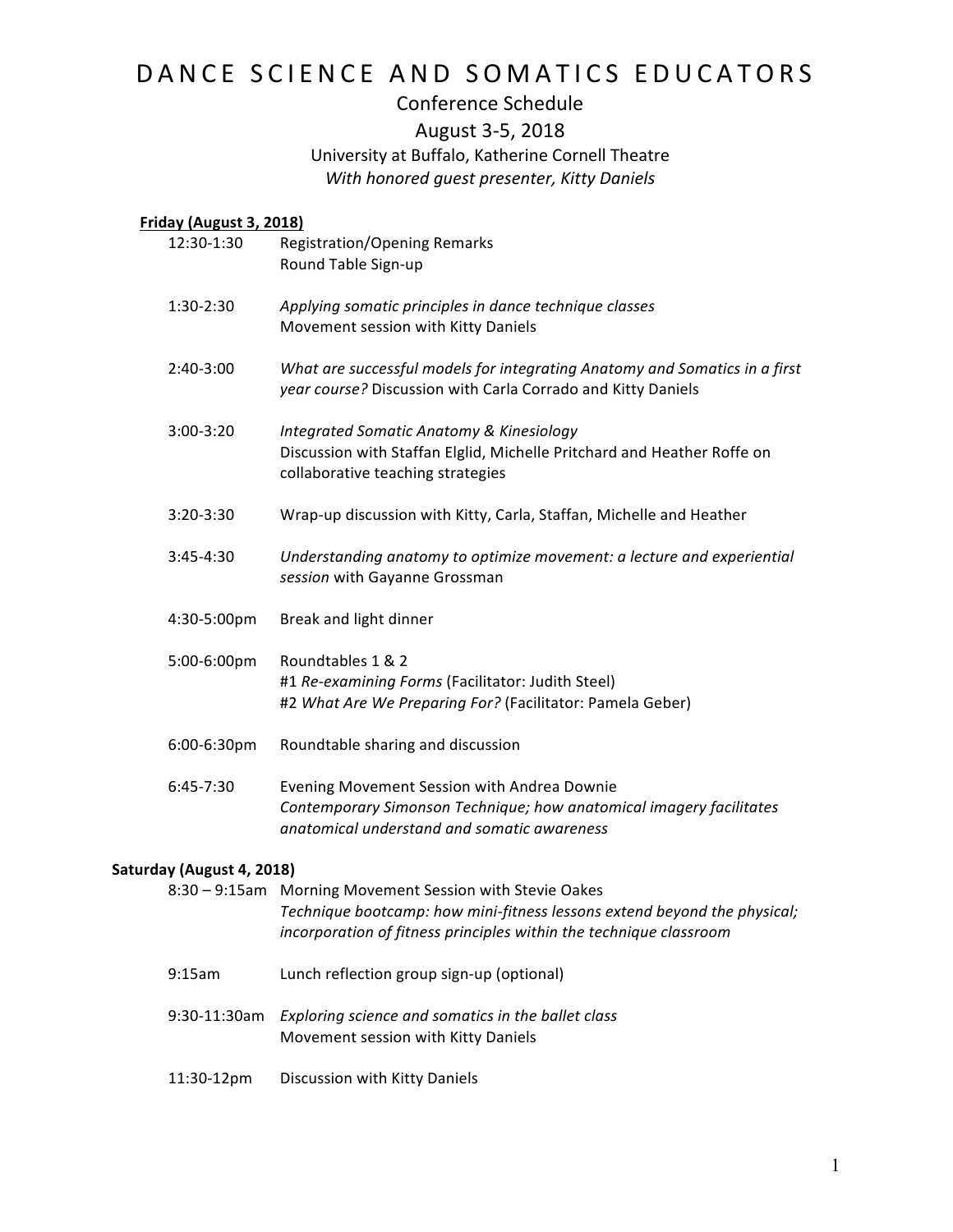# DANCE SCIENCE AND SOMATICS EDUCATORS

## Conference Schedule August 3-5, 2018 University at Buffalo, Katherine Cornell Theatre *With honored guest presenter, Kitty Daniels*

### **Saturday (continued)**

| 12-1:30pm               | Lunch (box lunches for those who paid in advance)<br>Reflection groups (optional)                                                                                                                                                                                                                |
|-------------------------|--------------------------------------------------------------------------------------------------------------------------------------------------------------------------------------------------------------------------------------------------------------------------------------------------|
| 1:30-2:30pm             | Roundtables 3, 4 and 5<br>#3 Student Centered Learning-multiple approaches<br>Facilitator: Carla Corrado<br>#4 Dance Science and Somatics-integration into coursework<br>Facilitator: Michelle Ikle<br>#5 Anatomy, Fitness, Conditioning-new and best practices<br>Facilitator: Gayanne Grossman |
| $2:30-3pm$              | Roundtable sharing and discussion                                                                                                                                                                                                                                                                |
| 3:15-4:00pm             | Afternoon Movement Session with Kevin O'Connor and Emanuela Iacopini<br>Elastic recoil of the myofascia; transfer of skills learned in a preliminary<br>anatomy lecture to dancers' physical practice                                                                                            |
| 4:15-5:45pm             | Featured Panel Discussion (Facilitator: Tricia Zweier)<br>Building a Curriculum for Teaching the Dance Sciences<br>with Tom Welsh, Kitty Daniels, Margaret Wilson & Gabrielle McNeillie                                                                                                          |
| 6:30pm                  | <b>Conference Dinner (location TBA)</b><br>Participants pay at restaurant                                                                                                                                                                                                                        |
| Sunday (August 5, 2018) |                                                                                                                                                                                                                                                                                                  |
|                         | 8:30 - 9:15am Morning Movement Session with Colleen Culley<br>Somatic technique class using Bartenieff in technique; unearthing some historic<br>'nuggets'                                                                                                                                       |
| 9:30-9:50am             | Where are we now?<br>Literature review - Application of anatomy and somatics into the dance studio<br>With Sonia Deville                                                                                                                                                                         |
| 10-11:20am              | Special Movement Session with Irene Dowd<br>Choreographies that Teach Muscle Function                                                                                                                                                                                                            |
| 11:30-12pm              | Conference summary and discussion with Irene Dowd                                                                                                                                                                                                                                                |
| 12:30-2:30pm            | Working Lunch & DSSE Business Meeting for the 2018 planning committee.<br>We encourage everyone interested in future DSSE planning to attend.<br><b>Location TBA</b>                                                                                                                             |